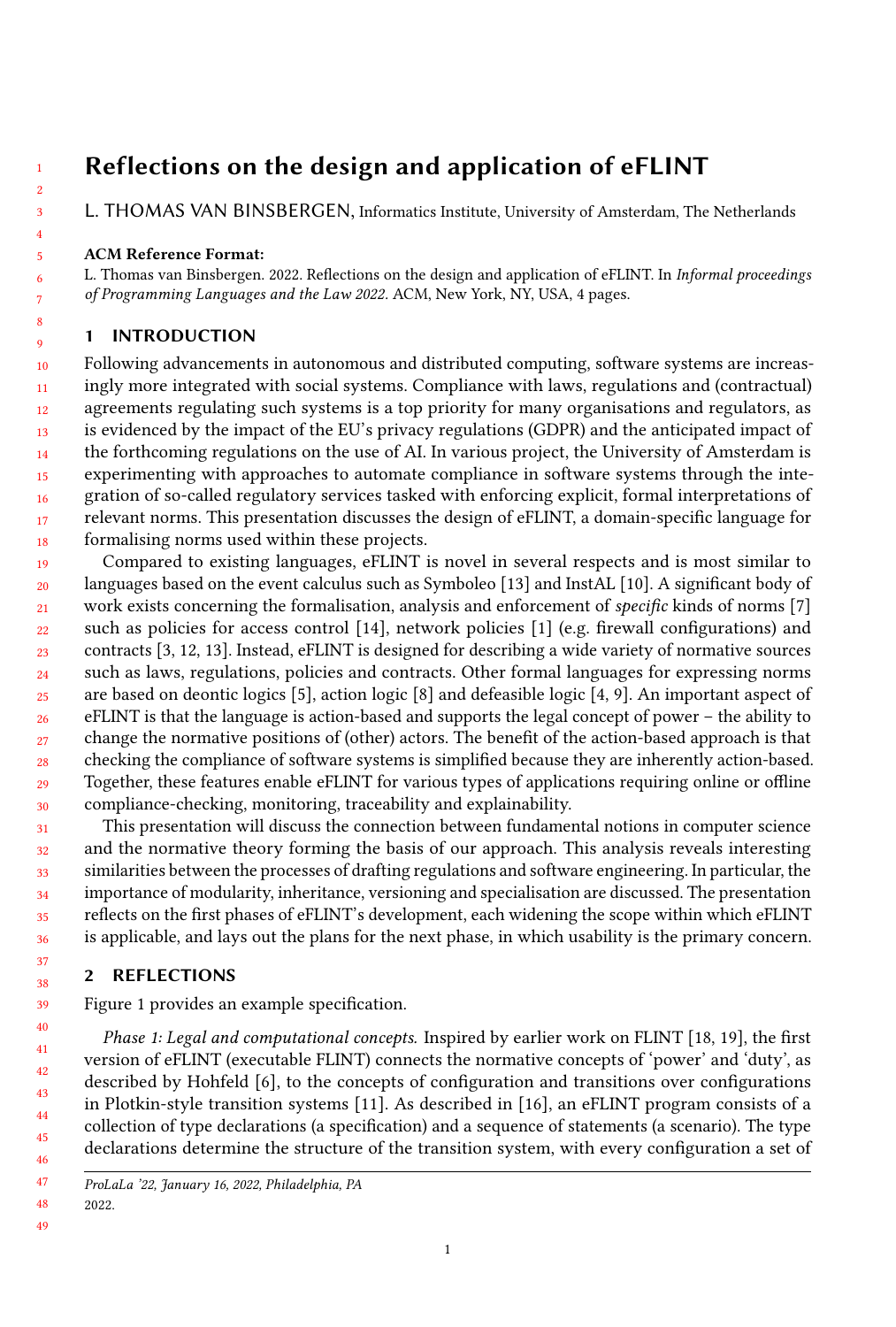### <span id="page-1-0"></span>ProLaLa '22, January 16, 2022, Philadelphia, PA L. Thomas van Binsbergen

```
50
51
52
53
54
55
56
57
58
59
60
61
62
63
64
65
66
67
68
69
        Fact person Identified by String
        Fact doctor Identified by person
        Fact mayor Identified by person
        Fact registered Identified by person
        Placeholder parent For person
        Placeholder child For person
        Fact natural-parent-of
          Identified by parent * child
          Holds when birth-parent-of (parent, child)
                    ,co - parent - of ( parent , child )
        Fact birth - parent - of
          Identified by parent * child
          Holds when birth - certificate ()
        Fact birth - certificate
          Identified by doctor * parent * child
        Fact undue - delay
         Identified by birth-certificate
        Fact co - parent - of
          Identified by parent * child
          Holds when child-recognized ()
        Fact child - recognized
          Identified by parent * child
        Listing 1. Knowledge represention with fact-types. Holds when duty-to-register ()
                                                            Act sign - certificate
                                                              Actor doctor Recipient parent Related to child
                                                              Conditioned by doctor
                                                              Creates birth-certificate()
                                                              Holds when True
                                                            Act observe-birth
                                                              Actor mayor Recipient parent Related to child
                                                              Conditioned by mayor
                                                               Creates duty-to-register()
                                                              Holds when birth-certificate ()Duty duty-to-register
                                                              Holder parent Claimant mayor Related to child
                                                              Enforced by observe - late - registry
                                                            Act register
                                                              Actor person Recipient child
                                                               Conditioned by ! registered ( child )
                                                              Creates registered ( child )
                                                                     , child - recognized ( parent = person )
                                                                       When !birth-parent-of(parent=person)
                                                              Holds when birth-certificate()
                                                            Act observe-late-registry
                                                              Actor mayor Recipient parent Related to child
                                                               Conditioned by mayor, undue-delay (birth-certificate ())
                                                               Creates registered (child)
```
Listing 2. Act-type and duty-type declarations.

Fig. 1. Example inspired by the treatment of legal parenthood and child registration in The Netherlands.

facts (a knowledge base) and the transitions determined by the (postconditions of) the action-types. Listing 1 in Figure [1](#page-1-0) shows fact-type definitions that establish atomic facts (e.g. person), predicates (e.g. doctor) and relations (e.g. natural-parent-of) of which instances are considered to 'hold true' if they are in the current configuration.

79 80 81 82 83 84 85 86 87 88 89 90 A scenario describes a trace in the transition system, which may be action-compliant and/or  $duty$ -compliant depending on the preconditions and violation conditions of action-types and dutytypes respectively. For a scenario to be action-compliant, every transition labelled with an instance of sign-certificate, for example, must have been performed by a doctor (see Listing 2). For a scenario to be duty-compliant, every instance of a duty in the knowledge base must be terminated before a configuration is reached in which the enforcing acts of that duty are enabled. Violation conditions can also be associated with duties directly. In the example, the existence of a birth certificate gives a mayor the power to place a duty on the birth-parent of the child. The duty is terminated by registering the child; if this is done by the second parent, this is considered as recognising the child with the person becoming a co-parent of the child. Undue delay in the registration gives the mayor the power to register the child without co-parent. Because the action observe-late-registry is listed as an enforcing act of duty-to-register, the duty is considered violated.

91 92 93 94 95 96 **97** The tools supporting phase 1 of the development of eFLINT make it possible to automatically assess scenarios for compliance and to perform rudimentary simulations by iteratively stepping through the underlying transition system by choosing transitions to execute. These tools require the 'domain of discourse' to be bounded such that every type has a finite number of possible instances and every configuration a finite number of outgoing transitions. This is problematic for checking the compliance of running software as, for example, the set of users of particular application is not know in advance.

98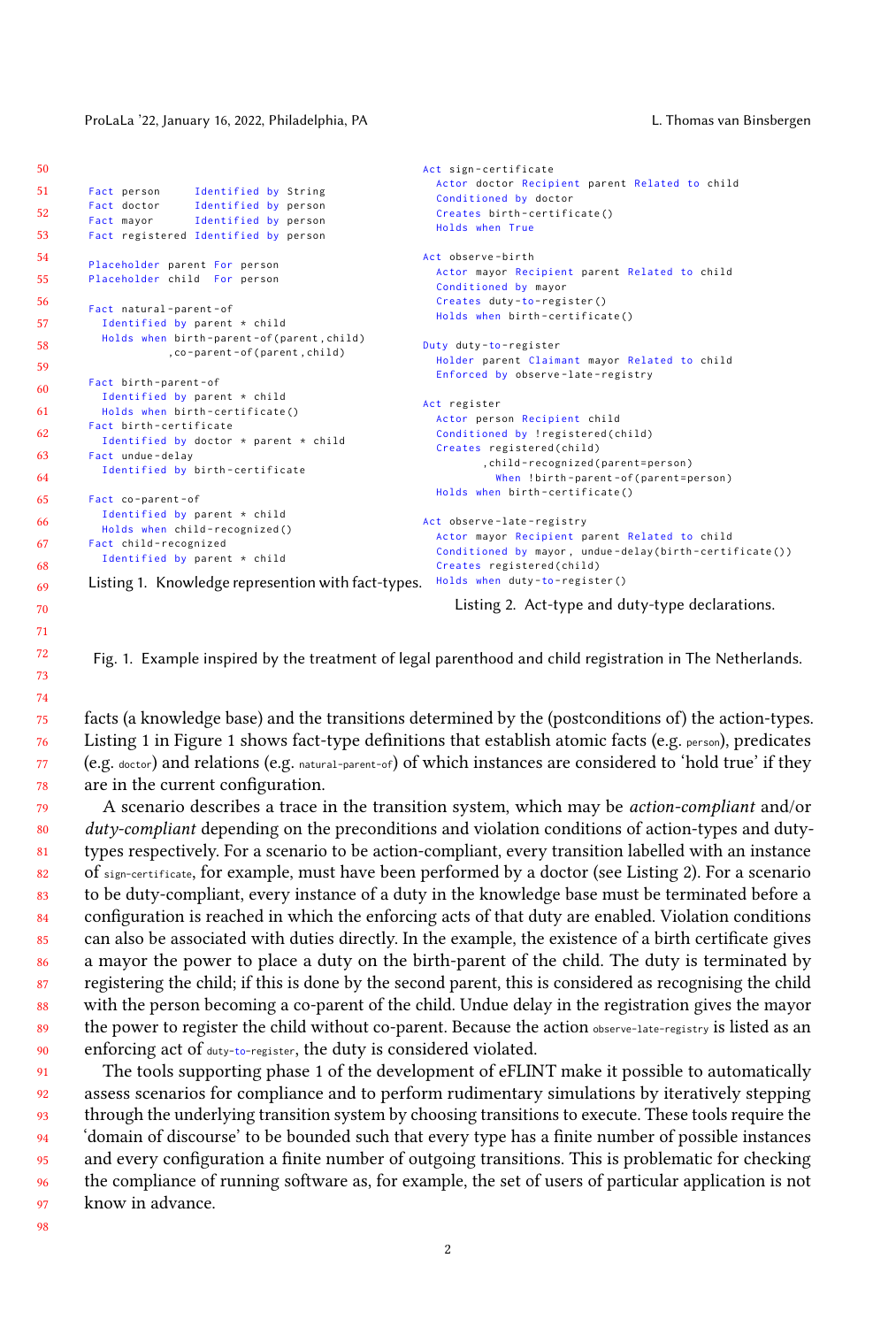Reflections on the design and application of eFLINT ProLaLa '22, January 16, 2022, Philadelphia, PA

99

113

126

100 101 102 103 104 Phase 2: Dynamic specification and assessment. The second version of eFLINT can be used to check the compliance of running software. The semantics of the Foreach operator, (implicitly and explicitly) used to enumerate the instances of a type, was modified such that it enumerates all the instances of the type when possible or enumerates those instances that hold true in the existing knowledge base. This pragmatic design decision ensures that enumeration terminates in static scenarios (with a bounded domain of discourse) and dynamically produced scenarios.

105 106 107 108 109 110 111 112 The second version of eFLINT also has a more flexible syntax that enables type-declarations and statements to be mixed freely. As a result, both scenarios and specifications can be developed incrementally. This language extension was performed by applying the principled approach to REPL-style interpreters presented in [\[17\]](#page-3-17). The resulting interpreter can be embedded as a service in service-oriented software system – an important step towards realising the regulated systems mentioned in the introduction. At any time, the eFLINT services can be queries about active duties and permissions. Moreover, eFLINT services inform enforcement actors (human or otherwise) about any violations, potentially triggering these actors to invoke their powers to enforce norms.

114 115 116 117 118 119 120 121 122 123 124 125 Phase 3: Modularisation and specialisation. In the third phase, eFLINT was evaluated with respect to important software engineering principles such as reuse, separation of concerns, and modularity. In [\[15\]](#page-3-18), a case study was performed within the health-care domain, resulting in additional extensions to the language. Within this case study, a consortium agreement between hospitals 'imports' concepts from the GDPR, the European Union's privacy regulation [\[2\]](#page-3-19). The paper demonstrates how the connection between the two documents is formalised in eFLINT and how this is achieved with a GDPR specification that does not anticipate how it used within other specifications. In this version of eFLINT, alternative interpretations of norms and open terms such as 'undue delay' can be specified as replaceable parts (i.e. with versioning). Moreover, interpretations can be composed and can be reused across applications with different specialisations of certain concepts, e.g. a banking application considers clients as data subjects according to the GPDR, whereas a healthcare application considers patients as such.

127 128 129 130 131 132 133 134 135 136 137 Phase 4: Usability and application. This is how eFLINT exists today. The next phase is aimed at improving the usability of the language and at demonstrating its usage in pilots with industrial partners. The features introduced in the second and third phase made eFLINT very flexible. As a negative consequence, users can now easily 'break' a specification, e.g. by overriding type definitions so that other types are no longer well-defined. The aim is to build a higher-level language on top of the existing language. This language should have a basic module-system, additional static analyses for discovering inconsistencies and verifying properties, a clearer separation between normative and computational concepts, and a development and testing environment suitable for use by legal experts. Moreover, we wish to achieve interoperability with formalisms and tools designed for knowledge representation and knowledge derivation, such as those used within Semantic Web communities.

### 3 CONCLUSION

141 142 143 144 145 146 Experiments with the eFLINT language have demonstrated its potential to serve as a language with which to formalise interpretations of norms from a variety of sources and to use these interpretations to automatically assess the compliance of software statically (off-line) and dynamically (on-line). This presentation provides an overview of the development of the language, the experiments performed, and the lessons learnt. The next phase is to improve the usability of the language and to demonstrate its usage within regulated systems as part of significant pilot projects.

147

138 139 140